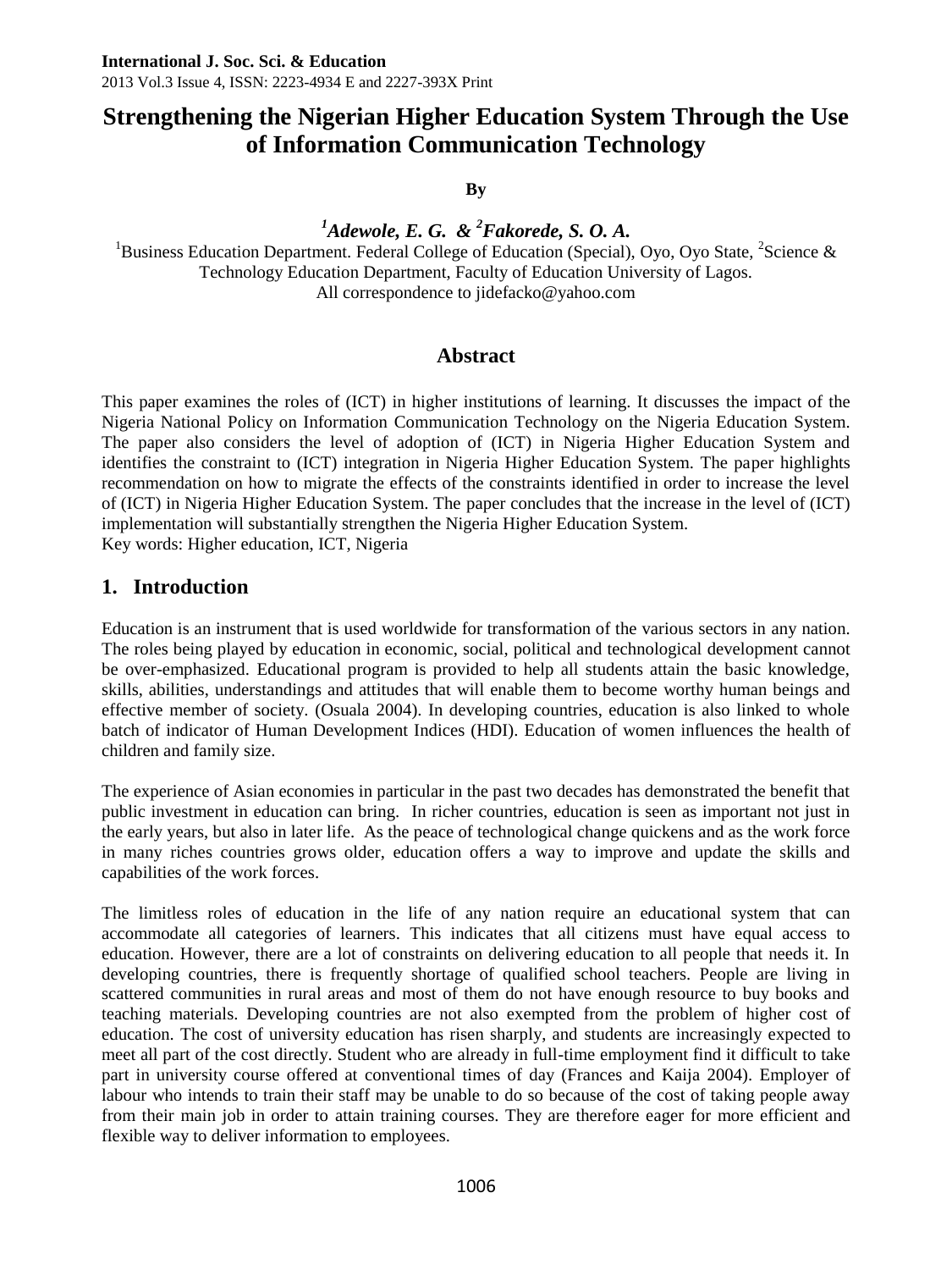Considering the constraints enumerated above, Information Communication Technologies could be used to address most of the problems. Milken Exchange on Education (1999) defines ICT as computer based tools used by people to work with the information and communication processing needs of an organization. It encompasses the computer hardware and software, the network and other devices (video, audio, photographic camera e.t.c.) that convert information (text), image, sound, image motion and so on into common digital form. According to Yusuf (2005), ICT utilization is the presentation and distribution of instructional content through web environment or (e-teaching) system offering an integrated range of tools (standalone computer instruction, CD ROM amongst others) to support learning and Communication Technology. Information and Communication Technologies are electronic technologies used for accessing, processing, gathering, manipulating and presenting or communicating information. It comprises software, hardware and even the connectivity (Anderson & Baskin, 2002)

According to Newhouse,(2002).There are three main rationales for ICT in schools: one concerns the organizational productivity of the school, and the other two focus on the needs of the students: technological literacy and support for their hearing. The three rationales could be only achieved in an educational system that adopts the maximum usage of ICT.

### *Roles of ICT in Higher Institutions of Learning*

The use of ICTS in higher institutions of learning is paramount to the success of the various programs being run by these institutions. Therefore, effective and efficient utilization of the technology is required. Differences exist on how ICTS is used in schools and higher education system. Schools make use of ICTS in a class that is physically present while universities deliver courses to many different locations. Higher institution of learning requires the use ICTS in order to address the question of time and location. Lower school students usually do most of their formal studying in school while a growing minority of students in higher institutions studies off campus.

According to Frances & Kaija (2004), application of ICTS as a teaching tool in universities could be streamed into tree broad categories. Many conventional universities in rich countries use computers in the way school do - as a teaching tool to improve the teaching methods. In addition many traditional universities offer a mix of delivery methods. Generally, the goal is to widen access and tap into market that cannot easily be reached with more traditional approaches. Some offers the same course online and in classroom, other use a hybrid mix of electronic and traditional method of delivery. Some universities setup satellite campuses with broadband likes on which students, young and mature, who live in small towns and who could not travel to a large campus can learn partly at a distance. Distance courses allow a university to reach students in remote parts of the country or abroad.

There are four distinct characteristics of computer technology which have clear implication for using computer in classrooms: logical programming, interactive control, graphics and audio output and information processing. These characteristics could be used to support students and teachers in improving learning outcomes and increase productivity. The degree to which each of these should be applied depends on an array of variables such as the developmental age and personal characteristics of the students, the characteristics of the learning environment and the nature of the curriculum content (Newhouse 2002).

ICTS has positively influenced the teaching and learning process in many ways. Some of which are highlighted as follows.

- ICTS application has changed the emphasis of the curriculum from content-based to competence and performance -based. The new curriculums make provision for access to variety of information sources, form and types. They are students -centred, problems- centred and inquirybased (0liver, 2002).
- ICT has changed how students learn by providing sample opportunity for students to learn from sources of their choice. They are free to determine from whom they intend to learn. This is in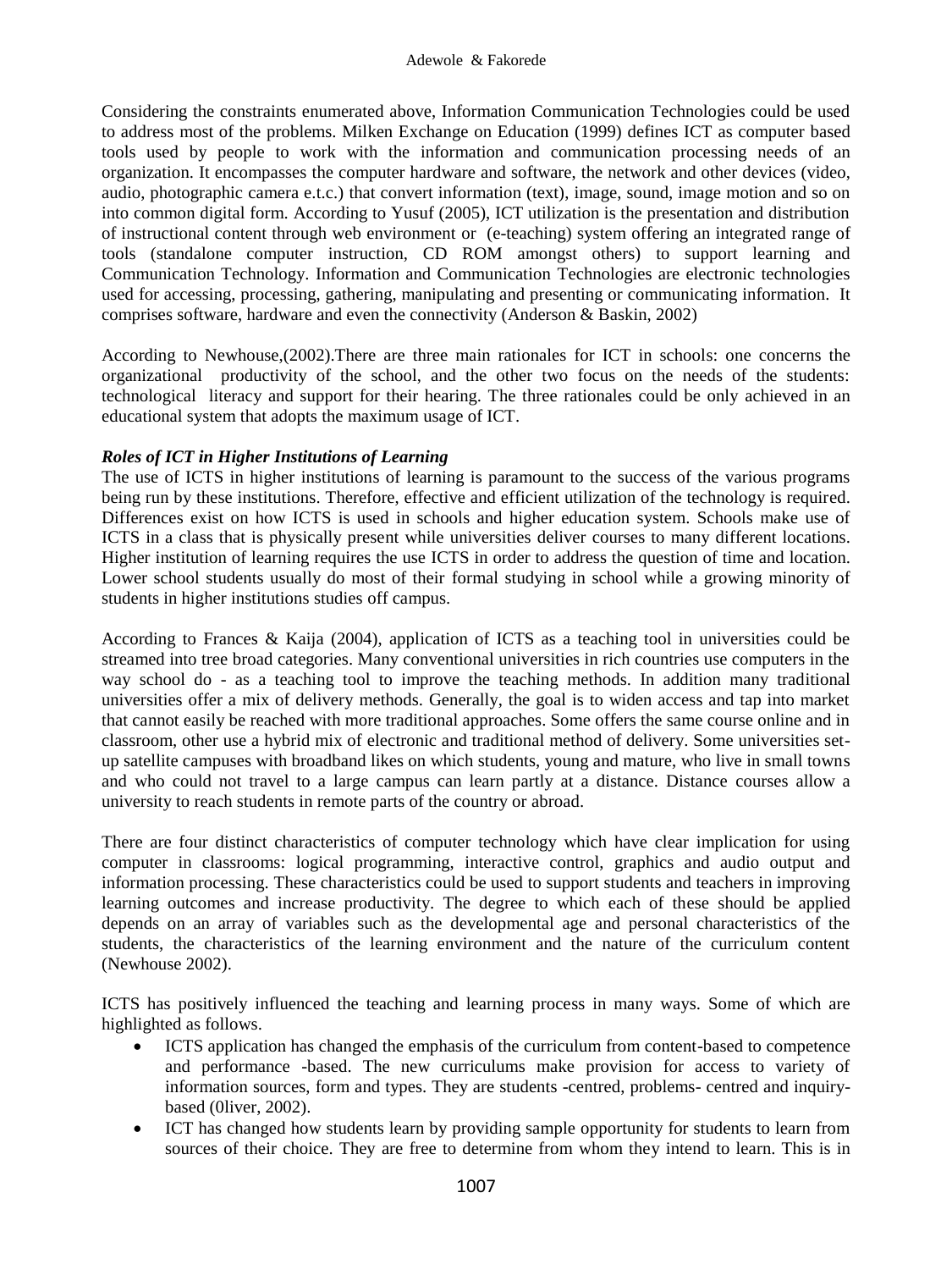accordance with constructivism learning theory which is based on the fact that learning is an active process of constructing knowledge rather than acquiring knowledge and that instruction is process by which this knowledge construction is supported rather than a process of knowledge transmission.

- The scope of when and where student learns has also been widened by the use of ICTs. It has made it easy for student to learn at will and at different locations. Just in Time (JIT) delivery of education has been made possible. Many employees are now able to learn at their work place or at home. Far distance is no longer a barrier to students learning because networks are capable of covering every part of the world.
- The technologies allow student to receive feedback, refine their understanding, build new knowledge and transfer from school to non-school settings (Committee on Developments in the Science of Learning, 2000).
- ICT has increased student's productivity because computer applications provide tools to support student in completing the lower-level task so that they can focus on the main purpose of the activity. Word processor, graphic packages, database package, spreadsheets and other software support the performance of students (Newhouse, 2002.
- Computer tools allow teachers to consider providing a range of activities to assist student to become critical thinkers, designers and problems solvers. (Committee on Development in the Science of Learning, 2000).
- ICTs help to increase learner's independence and provide supports for collaborative and cooperative learning.
- The use of ICTs helps in overcoming physical disabilities. The variety of input and output devices available provide the opportunity for students who are physically challenged to be involved in the same learning activities as for other students. For some students, computer provides the only environment which they can manipulate and the only tools that reduce their levels of disability. Modifies keyboard and mouse-drivers may be used to allow extremely handicapped students to use regular software packages.
- ICT provide greater access to information, leading to increased interest in teaching and experimentation. (Cradler & Bridgforth, 2002).
- Availability of and numbers of teachers has greatly improved through the used of ICT. Workplace trainers, mentor, specialist from the work place and others now have the opportunities to take part in teaching.
- ICT has minimized the time spent by teachers in non-teaching task such as planning, testing, marking and recording. It also help to improve quality of task performed through the use of application package in storing student marks, course planning, instructional materials, creating test, marking test, student records and reports, and computer manage learning (CML).

Considering the above enumerated roles of ICT in educational system, it is clear that the strength of a nation's higher education system depend largely on the level of ICT adoption. In view of this, the Nigeria government has made many attempts to develop ICT and facilitate its usage in the various sectors of the national life most especially education system.

### *Nigerian Education System and the National ICT Policy*

In realization of the immense benefit of ICT, the Nigerian government has developed various strategies for increasing the use of ICT in the country. The most prominent of these strategies is the National Information Technology Policy, tagged "USE ICT" developed in 2001. One of the major objectives of the policy is the restructuring of the education system of al levels to respond effectively to the challenges and imagined impact of the information age and in particular, the allocation of a special IT development fund to education at all levels.

Another strategy to be used in line with the policy involve developing relevant IT curricula for the primary, secondary and tertiary institutions based on the appropriate national syllabus and other global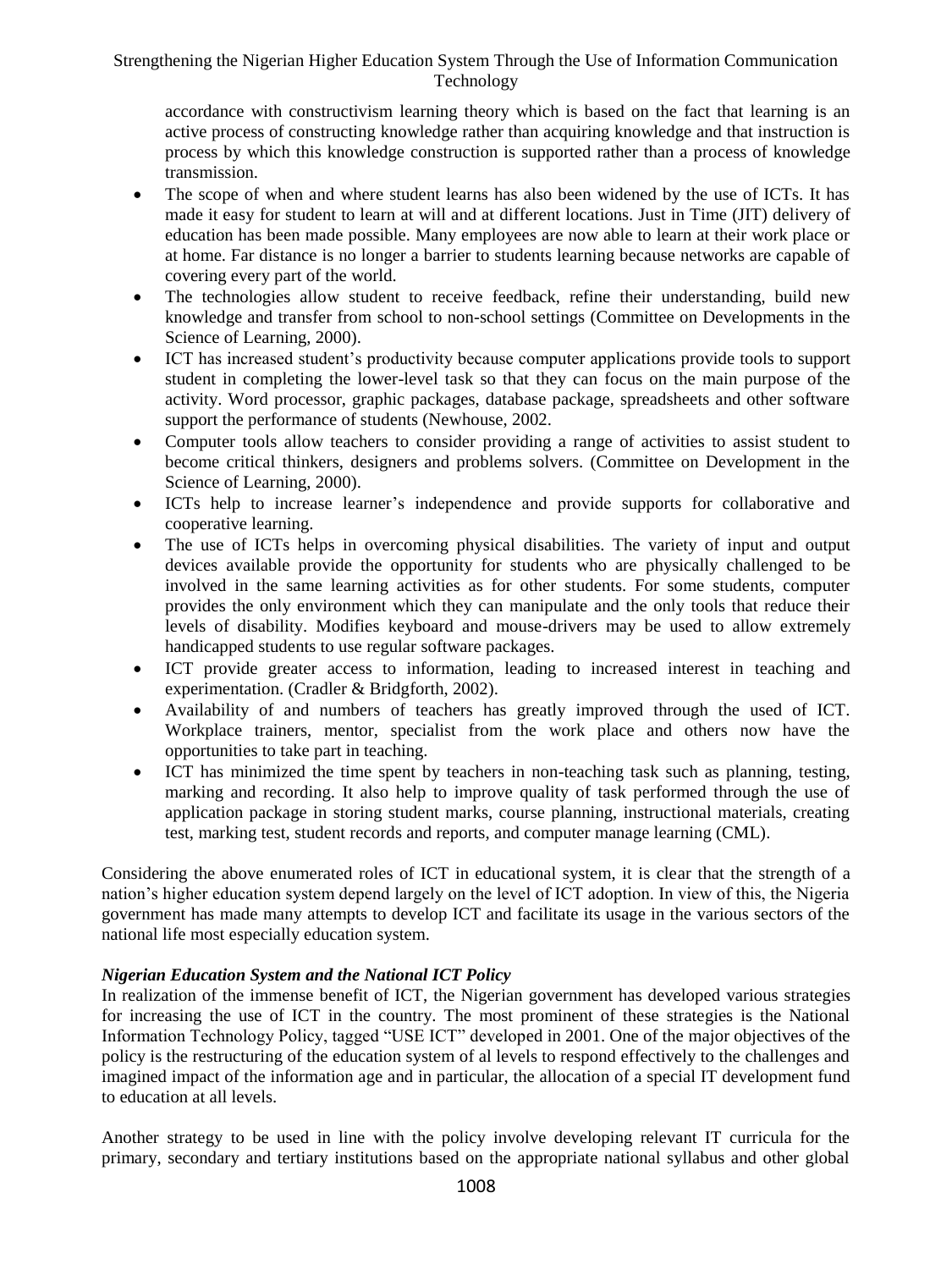certification syllabi; to tie into key elements of government's Universal Basic Education (UBE), the digital virtual library scheme and establishment of virtual university system.

The policy also intend to establish facilities for electronic distance learning networks and ensure effective internal connectivity to provide opportunities for educationally disadvantaged areas of educationally disadvantages areas to educationally leapfrog into the modern era. In addition, the IT policy will also encourage IT companies with appropriate incentives to compel them to invest in education and training through certification for tax rebates.

Furthermore, the IT policy emphasized promotion of "Train the trainers" scheme through the use of existing establishments such as the National Youth Service Corps (NYSC), the National Directorate of employment (NDE) to boost capacity building in IT. Other strategies included in the policy include, empowering IT institutions and development centres to develop IT capacities, facilitating the growth of public private partnership in IT development and collaborating with international agency using "Transfer of Knowledge Through Expatriate Nationals"(TOKTEN) program.

Implementation of the Nigerian national IT policy led to the establishment of the Nigerian Information Technology Development Agency (NITDA). The Nigerian Communication Commission (NCC) also established the Digital Bridge Institute, Abuja to complement the promotion of ICT in Nigerian, According to Rufai, 2012, Federal Government of Nigeria has recorded some achievements in the area of developing a National policy on ICT in education, use of radio for literacy project and application of ICT to Distance Education and Open Learning among others. Despite the achievement, much grounds need to be covered in the implementation of ICT in Nigerian higher institutions of learning.

### *Adoption of ICT in Nigerian Tertiary Institutions*

Empirical students have confirmed that lack of computer skills exits among faculties in Nigeria. As such they are unable to incorporate the benefits of computer technology into their teaching, research and services to the university community, Less than 12percent of the Nigeria Academic curricula have digital content. This technology deficiency translates into a major handicap in effort to bridge Nigeria digital divide (Aniebonam 2008).

According to Yoloye (1990) in his findings, it was discovered that educationist at the University of Ibadan have positive attitude towards computers. However, the study revealed that educationist at the University of Ibadan level of computer usage is very low. There is also wide gap between implementation and requirements outlined in the Nigeria computer education policy. (Jegede and Owolabi, 2003).

In a study conducted by Okon and Jacob (2002), on the use of ICT by academics in selected universities in Nigeria, they found that 61.30per cent of the respondents professed to use computers in their teaching and research works, which showed that the extent of computer usage was high. However, the findings indicated that the use of computers by academics was more on statistical analysis than on teaching. This implies that even though, ICT utilization was found to have existed, in universities, it has been of more benefits to other areas especially research than teaching and learning situations in the classrooms.

Furthermore, Oduwole, et al (2003) in their studies discovered that students constitute the major category of user s of electronic services in the university libraries surveyed. Adomi, etal (2003) also reported that 77.8percent of the coustumers of cyber cafes were students. Considering the level of adoption indicate by the empirical studies highlighted above, it is clear that the level of ICT implementation in Nigerian Universities is very low and this is inimical to the development f these institutions.

#### *Constraints to ICT Integration in Nigerian Higher Education System*

According to Angaye (2012), the growth of Nigeria must be hinged on technological capability and capacity of the citizens and technical prowess must be matched with business skills. This assertion can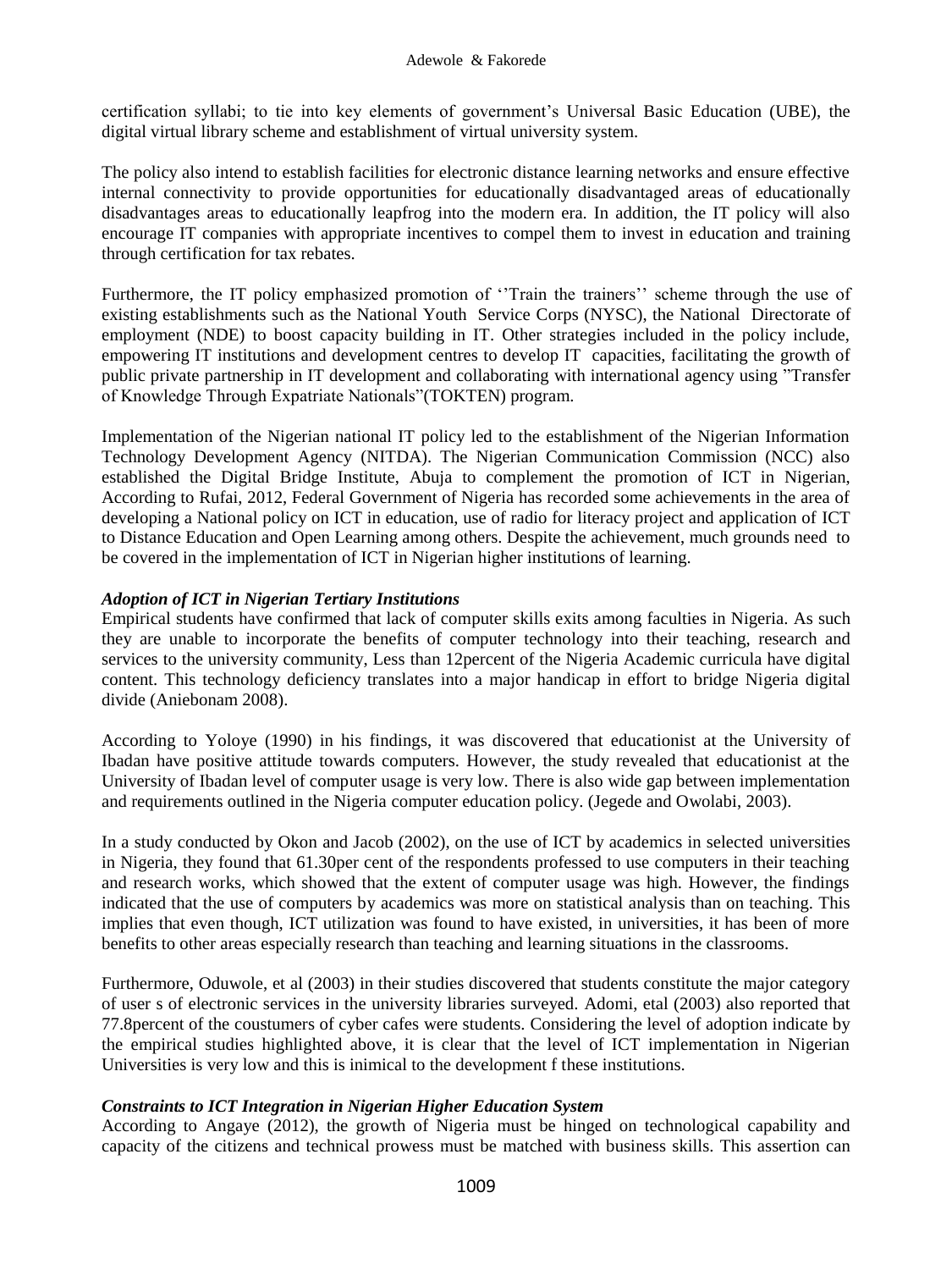only be realized if the ICT integration in the education system meets the global standard. It is obvious that the present state of ICT in education in the country is very low and in acceptable. Azuh (2012), reported that Nigeria is not harnessing the latest technology for productivity enhancements, as demonstrated by its low rating on ICT penetration of  $112<sup>th</sup>$  position for "Technological Readiness" Index. Johnson (2012) also confirmed that personal computer (PC) penetration in Nigeria is one of the lowest in Africa. Despite the fact that the countries have a youthful population that is IT savvy and hungry to not only consume, but also to create content over electronic media.

One of the major factors that affect ICT integration in Nigerian Universities is funding. The initial development costs of ICT are typically higher, and the level of cost recovery may be low. Consequently, most institutions are not usually encouraged to commit huge resources to the use of ICT. Other problems are lack of hardware, in-appropriate software, and lack of personal access to the use of computers by teachers and students (BECTA, 2004). Out of a student population of 1.4million scattered in 37 state universities, 37 federal universities and 50 private universities, less than five per cent have access to personal computers in Nigeria (Johnson 2012).

Most of the higher institutions in Nigeria lack basic ICT infrastructure to optimally utilize the benefit of cyberspace. Personal computer (CPS) are available in most of these institutions, but they are not readily accessible to students because of the low computer (PC) : student ratio which is averagely put at about 1 to 40. Internet connectivity is available in most tertiary institution in Nigeria, but in most cases the bandwidth subscribed to is too small to support any meaningful academic activity during peak period.

There is lack of adequate manpower for the design operation and maintenance of ICT facilities in their institutions. Many schools make their choice of hardware based solely on the price and securing of large number of workstations. The priority may be to purchase the largest amount of hardware for the least price with the little reference to why hardware is being purchase (Newhouse 2002). Most of these institutions rely on commercial private venture to provide support for the few ICT facilities available. The support offered in most case are commercial without much academic content. (Achimugu, Oluwagbemi and Oluwaranti 2010).

Many teachers lack the knowledge and skills to use computers and in addition are not enthusiastic about the change and the additional learning associated with bringing computers into their teaching programmes. Poor economics condition and their effect on middle level manpower stand a major barrier to the implementation of ICTs in higher education, Even an average middle income earner can not avoid basic technological communication gadget. This has made the integration of necessary on-line resources (e-mail, world-wide-web e.t.c) into higher education most difficult (Ifinedo & Ololube, 2007).

The constraints enumerated above, has adversely affected the Nigerian education system. Therefore there is a need for adopting appropriate measure to remove them. Obviously, the Nigerian higher education will be further strengthened if these constraints are adequately tackled.

# **2. Conclusion**

It is obvious that ICTs has numerous positive impacts in all facets of human endeavors and educational system is not an exception. Information communication technology has transformed teaching and learning in a wonderful way which led to increased efficiency and effectiveness. Barrier to distance learning in education has been broken. The scope of when and where students learn has been widened and the form of instructional delivery has changed. In order to add more strength to the capacity of Nigeria Higher Education System, appropriate measure must be put in place to increase the level of ICT implementation in Nigeria higher institutions. This will enable the educational institutions to contribute meaningfully to the realization of the country vision 20-20-20.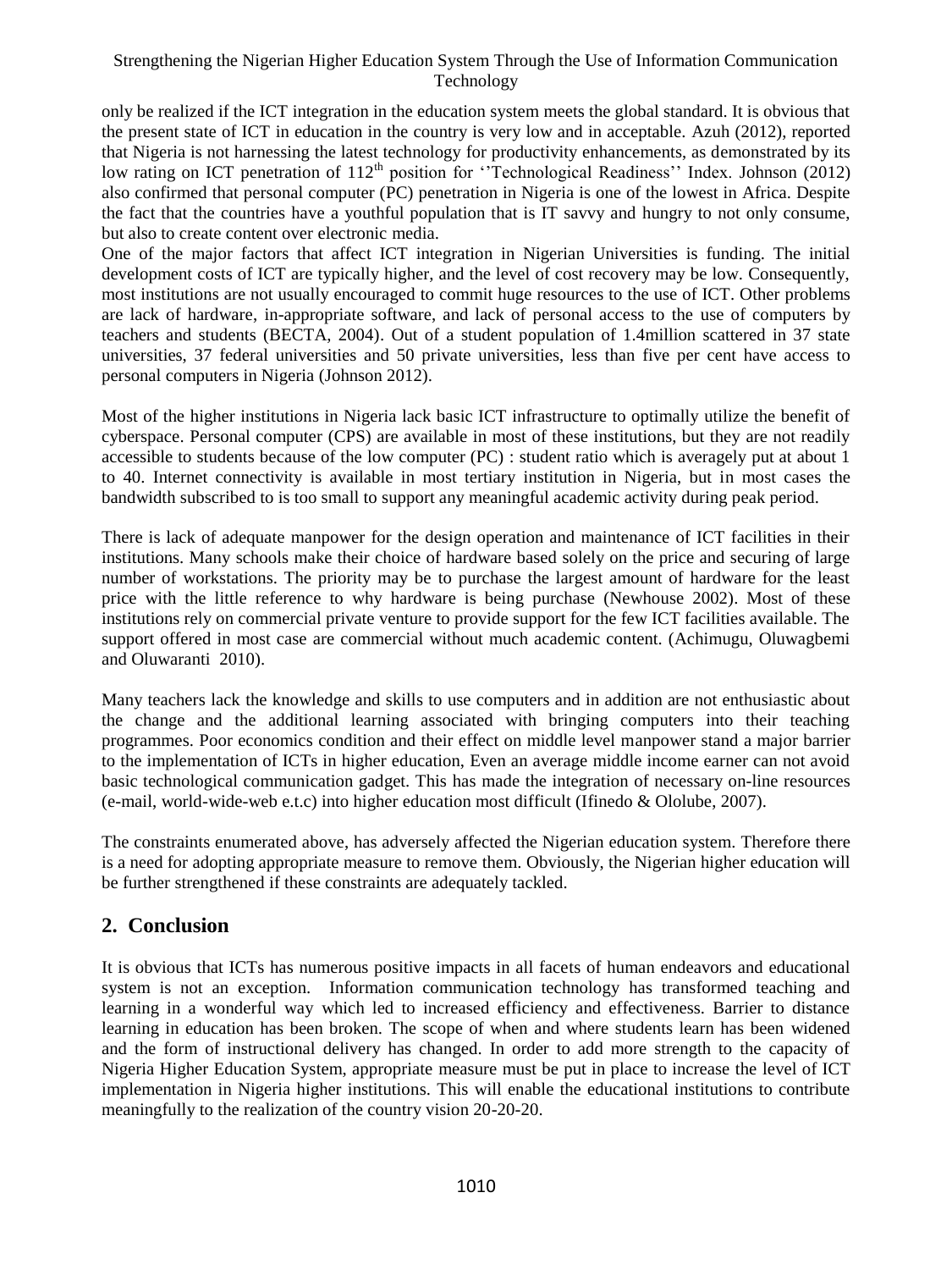## **3. Recommendation**

Many constraints to the implementation of ICTs in Nigeria higher institutions has been identified in this paper. Therefore these constraints must be mitigated to further strengthen the sector. Mandatory training and re-training on ICT programme must be regularly organized for lectures and student. This will provide them with practical and functional knowledge I computer, internet and associated areas of ICT.

Personal access for teachers to a computer for the purpose of presentation and planning is one of the strongest influences on the success of ICT training and subsequent classroom use. In this regard, all stakeholders must work together to increase availability of computers and ICT facilities. Adequate funding must be provided for these higher institutions to acquire necessary materials and facilities for ICTs in their institutions. Government at all level must implement UNESCO recommendation on funding educational system. This will enable the management of these education higher institutions to procure quality and reliable ICT hardware and software.

To achieve Nigeria national aspirations and vision to be a digitally connected knowledge-based society, our student and youth must have increased access to ICT. Public –Private-Partnership with original equipment manufacturers (OEMS) currently being pursued by the federal government must be supported and nurtured to maturity.

Hardware for ICTs should be purchase on the ground of its practical suitability to the environment in which it is to be used. In addition to this, highly skilled technical support personnel should be employed in various higher institutions for installation and regular maintenance of ICTs facilities. Regular and reliable power supply must be provided for higher institutions to support and prolong the life span of the ICT equipment.

# **References**

- Achimugu,P., Oluwaranti, O & Oluwaranti , A.(2010).An evaluation of the impact of ICT Diffusion in Nigeria's Educational Institutions. Journal of Information Technology Impact, 10 (1) 25-34
- Adomi, E.E et al (2003). A survey of cybercafés in Delta State Nigeria. The Electronic Library 21(5): 487 – 495
- Andersion, N & Baskin, C (2002). Can we leave it to chance? New learning technologies and the problems of professional competence. International Education Journal, 3(3), 126-137
- Aniebonam, M. (2008). UNIBEN AfriHUB centre opens, students praise VC Retrieved from files http;//www.ngrguardiannews.com on 10/3/2010
- Azuh, M (2012). ICT Penetration in Nigeria. The Punch Thursday, September 6, 17 (20,223): 45
- British Educational Communications and Technology Agency (2004) A review of the research literature on barriers to the update of ICT by teachers. Retrieved July 10, 2005 from [http://www.becta.org.uk](http://www.becta.org.uk/)
- Cairncross, F & Poysti, K (2012). ICT for education and building human capital. Retrieved from http//www.itu.int/vision on 9/8/2012
- Committee on Development in the Science and Learning (Ed.). 2000. How people learn: brain, mind, experience, and school. Washington, D.C : National Academy Press.
- Cradler, J & Bridgforth, E (nd) Recent Research on the effect of technology on teaching and learning Retrieved on December23rd, 2003 from [http://www.wested](http://www.wested/) .org.technology/research html